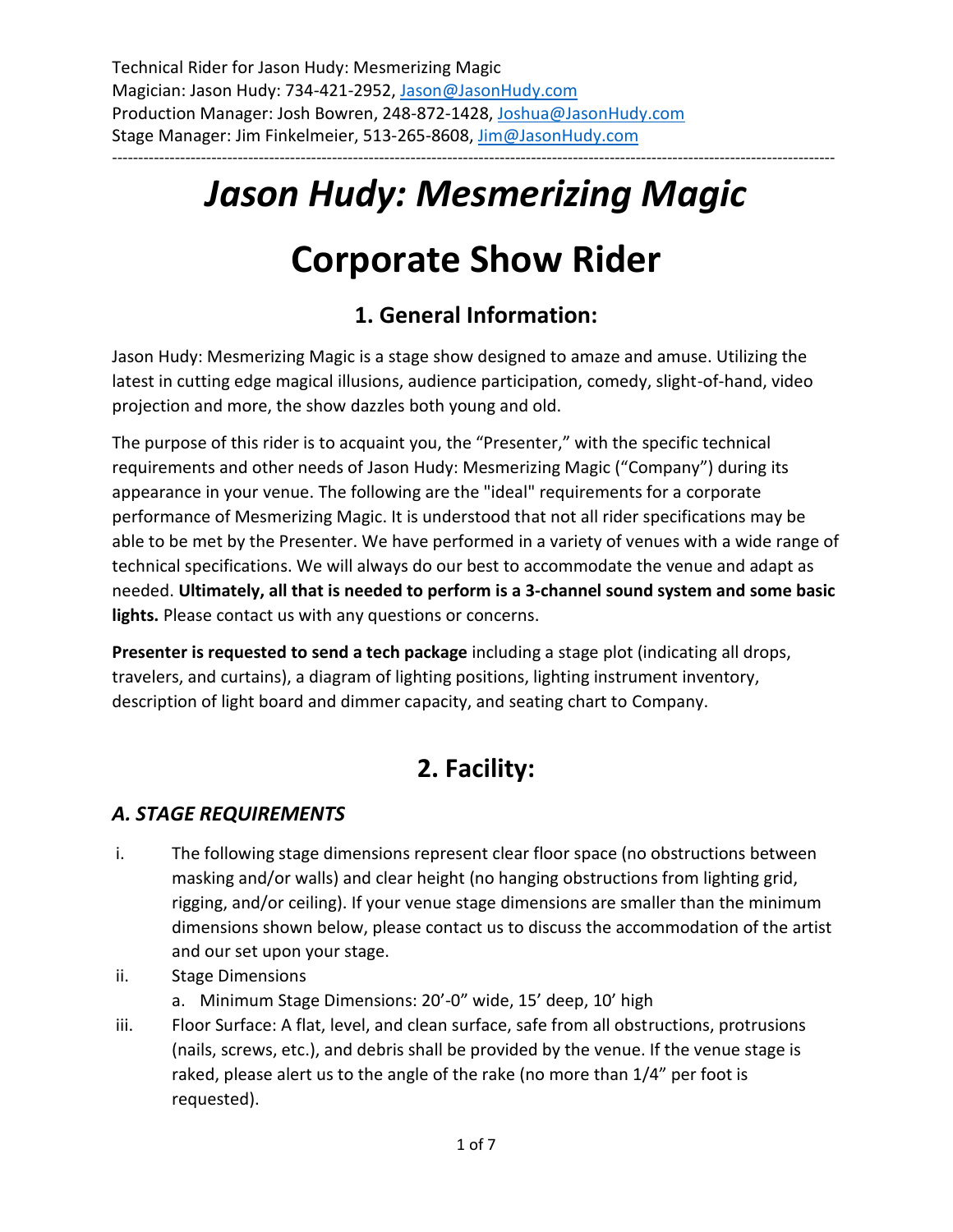Technical Rider for Jason Hudy: Mesmerizing Magic Magician: Jason Hudy: 734-421-2952, [Jason@JasonHudy.com](mailto:Jason@JasonHudy.com) Production Manager: Josh Bowren, 248-872-1428[, Joshua@JasonHudy.com](mailto:Joshua@JasonHudy.com) Stage Manager: Jim Finkelmeier, 513-265-8608, [Jim@JasonHudy.com](mailto:Jim@JasonHudy.com)

------------------------------------------------------------------------------------------------------------------------------------------

- iv. Stage shall be swept and damp mopped by the venue prior to the arrival of the artist for spacing and technical rehearsals, and before each performance.
- v. A black backdrop upstage. (Pipe and Drape)
- vi. Magic, by it's very nature, is angle sensitive. If your venue has any seating in "unusual" places (seats on extreme angles to the side), please contact Company to discuss limiting placement of those seats
- vii. Steps for audience access. This production involves audience participation; therefore, center steps to audience level are requested. Two sets of stairs, on stage left and right are also acceptable. We request no rails on stairs. Rails will block the audience's view and are greatly discourages. Steps that require Jason leaving audience view are also highly discouraged.

viii. Two (2) tables, six (6) feet long, one on each side of the stage, for small props and such.

#### *B. WARDROBE*

- i. Dressing Rooms:
	- i. It is understood that in a hotel "ballroom" setting, there won't be any specific wardrobe rooms. Jason and cast will change in nearby bathrooms, hotel rooms if attached to the venue setting

#### **C.** *LOADING DOCK AND PARKING*

- a. Mesmerizing Magic travels in a Ford F-150 and 8x20 foot trailer. Company does NOT have the ability to load-in through a semi load-in space. Access to the ground level will be necessary. Our largest case measures 48 inches wide by 72 inches long and road cases weigh between 300-600 pounds each.
- b. Suitable parking of the truck and trailer near the load-in area is requested.

### **3. Personnel: (provided by presenter) (if applicable)**

- i. Presenter provides the following crew. All crew assigned to technical rehearsal must be available for all performances. One person can be responsible for multiple assignments.
- ii. Load-In Crew
	- a. 1 Theater Director: Empowered to make logistical decisions concerning the use of the facility, stage and lighting/sound equipment. Must be available for technical rehearsal and performance.
	- b. 1 Lighting Designer: Hangs, focuses, and troubleshoots lighting system during rehearsals. Pre-sets instruments prior to Mesmerizing Magic rehearsal.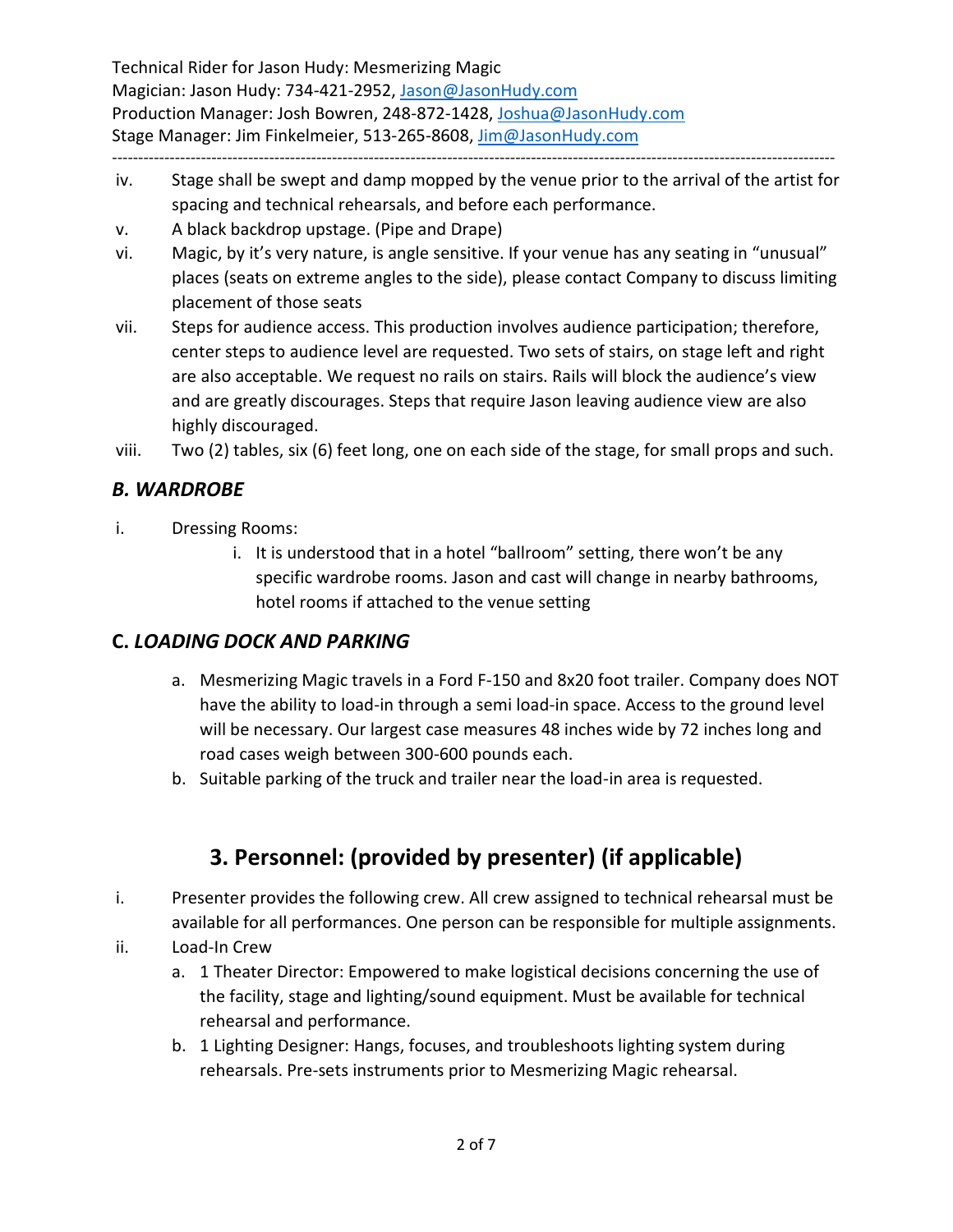Technical Rider for Jason Hudy: Mesmerizing Magic Magician: Jason Hudy: 734-421-2952, [Jason@JasonHudy.com](mailto:Jason@JasonHudy.com) Production Manager: Josh Bowren, 248-872-1428[, Joshua@JasonHudy.com](mailto:Joshua@JasonHudy.com) Stage Manager: Jim Finkelmeier, 513-265-8608, [Jim@JasonHudy.com](mailto:Jim@JasonHudy.com) ------------------------------------------------------------------------------------------------------------------------------------------

- c. 1 Audio/Video Engineer: Sets up and trouble shoots projector and balances sound mix
- d. A crew of at least two (2) (can be the same people as above) to help with loading in / loading out illusions.
- iii. Running Crew
	- a. 1 Sound/Video Operator: Assists in operating sound and video requirements during performance
	- b. 1 Light Board Operator: Operates lighting system during the performance

### **4. Personnel: (provided by Mesmerizing Magic)**

- i. Company agrees to provide the following personnel:
	- a. 1 Magician: Jason Hudy
	- b. 1 Magic Assistant
	- c. 1 Production Manager: Production Manager will run the show from front of house and work with Presenter's Crew to call all light/sound/backstage cues.
	- d. 1 Stage Manager: Stage Manager will run the show from backstage and will work with Presenter's Crew for all backstage cues.

### **5. Lighting:**

- i. The Company does not carry lighting equipment. Depending on the type of venue, theatrical lighting is always preferred but not required. We are able to perform a version of the show in a "lights up/down" scenario. At a minimum, the ability to blackout the stage shall be provided by the venue. When an adequate theatrical lighting system is provided, approximately 40-50 lighting cues are written for the production. If the venue can provide a theatrical lighting and control system, the following objectives listed below are requested by the artist.
- ii. Lighting Washes: Depending on the capabilities of the lighting system and the available inventory in the venue, the following lighting systems are requested. If possible, all washes listed below should be channeled appropriately for the stage space, matching the area listings above.
	- a. Warm front light stage wash
	- b. Blue stage wash
	- c. Complete black-out conditions onstage and in the house. Presenter agrees to darken, cover or otherwise prevent the emissions of ambient lighting prior to Tech-Rehearsal through performances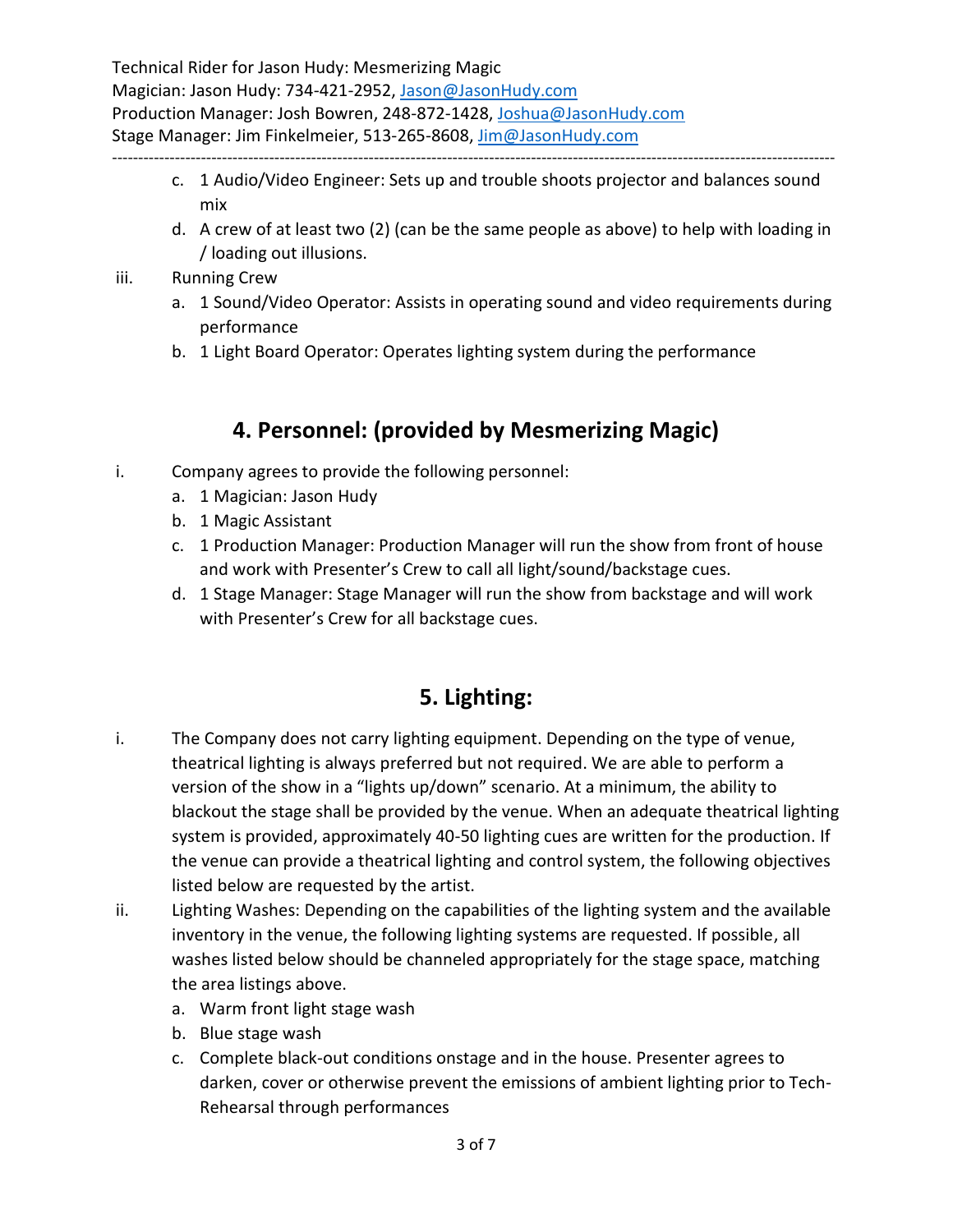Technical Rider for Jason Hudy: Mesmerizing Magic Magician: Jason Hudy: 734-421-2952, [Jason@JasonHudy.com](mailto:Jason@JasonHudy.com) Production Manager: Josh Bowren, 248-872-1428[, Joshua@JasonHudy.com](mailto:Joshua@JasonHudy.com) Stage Manager: Jim Finkelmeier, 513-265-8608, [Jim@JasonHudy.com](mailto:Jim@JasonHudy.com) ------------------------------------------------------------------------------------------------------------------------------------------

- d. Neutral back light stage wash (ex: no color or another pale color)
- iii. Computer Lighting Board: The presenter provides a computerized lighting console and an experienced electrician to program/operate it.
- iv. No follow-spot is necessary

#### **6. SOUND**

- i. The Company tours with a limited sound package and will utilize the venue's system for coverage in the auditorium. The touring package includes a Laptop with Show Cues Systems Software, which will play all sound cues (operated by Company provided Production Manager) and one (1) wireless headset microphone and receiver. We rely on the Presenter to provide a sound console with at least three (3) open channels for wireless mics and laptop, house fill speakers, on-stage monitor speakers, and all necessary cables and connectors. Wireless receivers will be patched into the venue's sound system either at the sound console or from a patch bay on stage. Our Production Manager will work with your venue technicians to determine the needs of your venue at the time of the advance phone call.
- ii. We connect audio from laptop/backup system via a mini 1/4 phone plug from there it's up to the venue whether it goes it to a DI box, mini to RCA, mini to etc.
- iii. The venue shall provide a sound amplification and reinforcement system capable of providing sufficient audio for the audience depending on the size of the venue. If needed, based on the size of the venue, on-stage monitors shall be provided for the artist to hear the sound cues.
- iv. Playback device: Laptop computer (provided by Mesmerizing Magic) will run both audio and video cues using "Show Cues System" Software. The laptop will connect audio via 1/8" mini phono plug output to soundboard. Video playback will be connected via HDMI output to the projector. Presenter will provide all cabling or the appropriate adapters from the laptop to become compatible with house systems.
- v. Presenter provides one (1) wireless handheld microphone on a microphone stand. This microphone is available as a backup, and also for a few times when audience members need to speak.
- vi. Head-Set Communication: Presenter provides the following communication system. Entire system must be pre-set prior to Company's arrival.
	- a. A headset system allowing talk-back communication. Headsets positioned for the following:
		- 1. Production Manager
		- 2. Stage Manager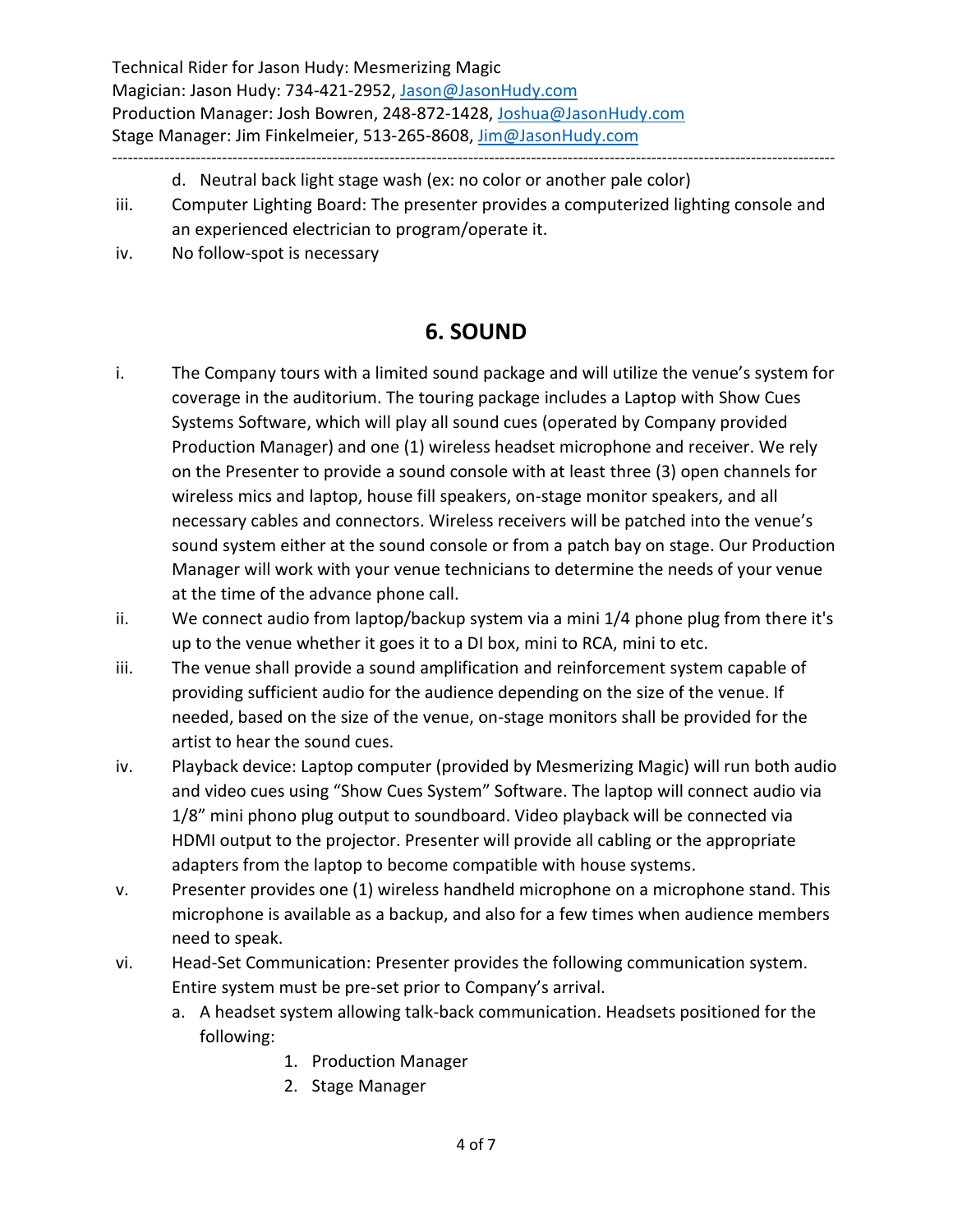Technical Rider for Jason Hudy: Mesmerizing Magic Magician: Jason Hudy: 734-421-2952, [Jason@JasonHudy.com](mailto:Jason@JasonHudy.com) Production Manager: Josh Bowren, 248-872-1428[, Joshua@JasonHudy.com](mailto:Joshua@JasonHudy.com) Stage Manager: Jim Finkelmeier, 513-265-8608, [Jim@JasonHudy.com](mailto:Jim@JasonHudy.com)

- ------------------------------------------------------------------------------------------------------------------------------------------ 3. Light Board Operator
	- 4. Sound Engineer
	- 5. Projectionist (if not included above)

#### **7. VIDEO PROJECTION:**

- i. Mesmerizing Magic uses both pre-recorded and live/IMAG video.
- ii. Company will provide a Laptop with the image sequences in "Show Cues System"
- iii. Presenter provides projector, LED screen or similar equipment that is bright enough to clearly show images even when stage is lit.
- iv. Presenter provides HDMI cabling from Projector to Computer. Company laptop will feed black signal to projector when not in use.
- v. IMAG on stage camera is provided by Company. Signal is converted by Company equipment to Cat 6 Ethernet cable and sent to front of house where it is converted back to HDMI via Company equipment and connected to Company laptop for switching and output to presenter provided projector. Presenter must provide the ability to gaff and run a Cat 6 Ethernet cable from stage left or stage right to front of house for IMAG camera signal. Company can provide 300' of Cat 6 Ethernet cable for run or use existing Cat 6 Ethernet run established in the venue already. Production Manager will work with Presenter to discuss any other options available.

#### **8. HOSPITALITY: (if applicable)**

- vi. Venue is to provide the following backstage hospitality for four (4) people to be in place four (4) hours prior to each performance and remain in place until one (1) hour after each performance.
	- a. A selection of fruit juices and sodas (diet and regular)
	- b. 2 dozen bottles of drinking water
	- c. Fresh fruit (bananas and apples preferred)
- vii. Please plan to provide one hot meal two hours before show time. We are light, basic eaters before shows.

#### **9. LODGING/ACCOMODATIONS**

viii. The Presenter provides mutually approved hotel accommodation of two (2) rooms, each double occupancy, for each night of performance plus the day of arrival. (2 queen beds per room)